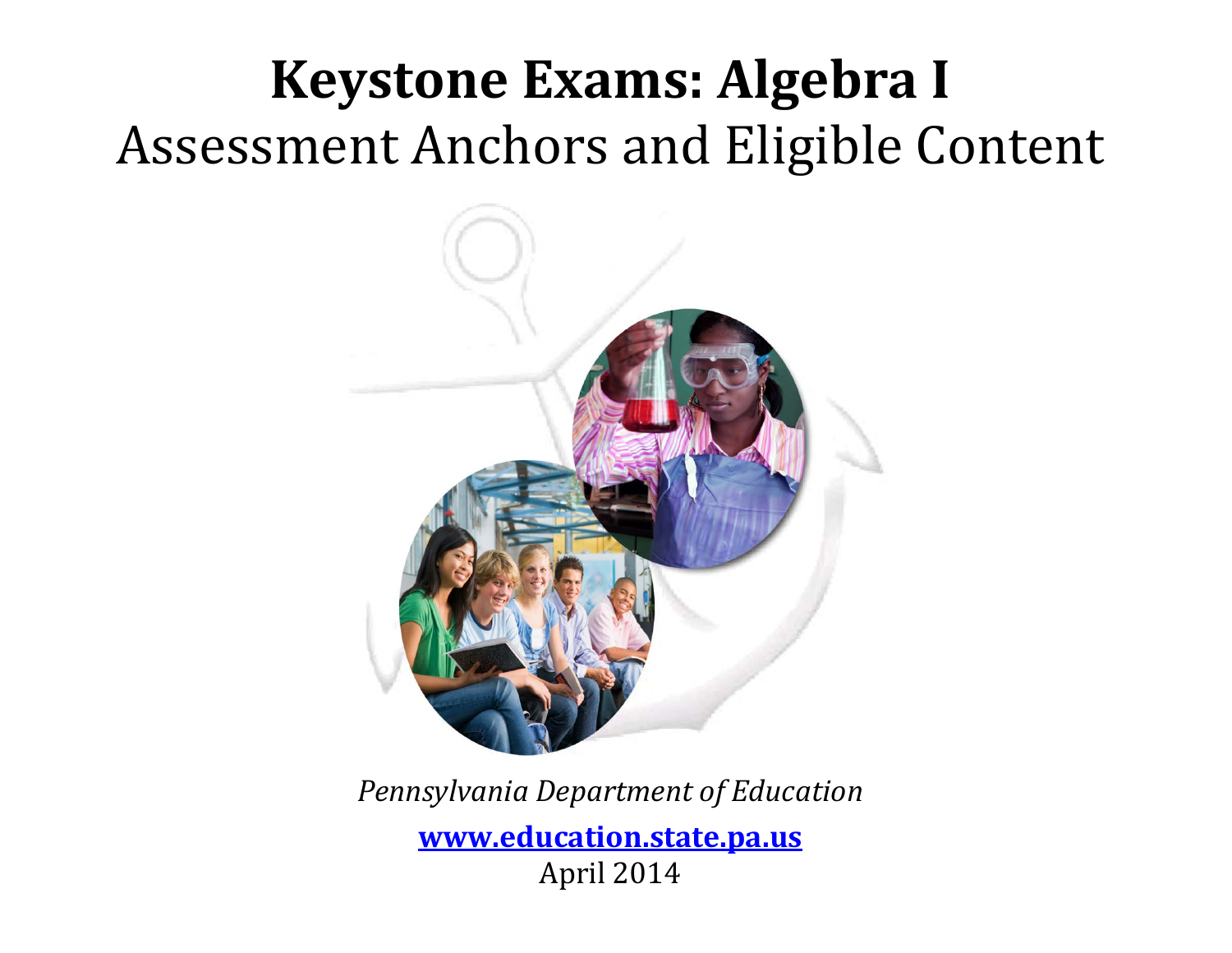### PENNSYLVANIA DEPARTMENT OF EDUCATION

### **General Introduction to the Keystone Exam Assessment Anchors**

#### **Introduction**

Since the introduction of the Keystone Exams, the Pennsylvania Department of Education (PDE) has been working to create a set of tools designed to help educators improve instructional practices and better understand the Keystone Exams. The Assessment Anchors, as defined by the Eligible Content, are one of the many tools the Department believes will better align curriculum, instruction, and assessment practices throughout the Commonwealth. Without this alignment, it will not be possible to significantly improve student achievement across the Commonwealth.

#### **How were Keystone Exam Assessment Anchors developed?**

Prior to the development of the Assessment Anchors, multiple groups of PA educators convened to create a set of standards for each of the Keystone Exams. Enhanced Standards, derived from a review of existing standards, focused on what students need to know and be able to do in order to be college and career ready. (Note: Since that time, PA Core Standards have replaced the Enhanced Standards and reflect the college- and career-ready focus.) Additionally, the Assessment Anchors and Eligible Content statements were created by other groups of educators charged with the task of clarifying the standards assessed on the Keystone Exams. The Assessment Anchors, as defined by the Eligible Content, have been designed to hold together, or *anchor*, the state assessment system and the curriculum/instructional practices in schools.

Assessment Anchors, as defined by the Eligible Content, were created with the following design parameters:

- **Clear:** The Assessment Anchors are easy to read and are user friendly; they clearly detail which standards are assessed on the Keystone Exams.
- **Focused:** The Assessment Anchors identify a core set of standards that could be reasonably assessed on a large-scale assessment; this will keep educators from having to guess which standards are critical.
- **Rigorous:** The Assessment Anchors support the rigor of the state standards by assessing higher-order and reasoning skills.
- **Manageable:** The Assessment Anchors define the standards in a way that can be easily incorporated into a course to prepare students for success.

#### **How can teachers, administrators, schools, and districts use these Assessment Anchors?**

The Assessment Anchors, as defined by the Eligible Content, can help focus teaching and learning because they are clear, manageable, and closely aligned with the Keystone Exams. Teachers and administrators will be better informed about which standards will be assessed. The Assessment Anchors and Eligible Content should be used along with the Standards and the Curriculum Framework of the Standards Aligned System (SAS) to build curriculum, design lessons, and support student achievement.

The Assessment Anchors and Eligible Content are designed to enable educators to determine when they feel students are prepared to be successful in the Keystone Exams. An evaluation of current course offerings, through the lens of what is assessed on those particular Keystone Exams, may provide an opportunity for an alignment to ensure student preparedness.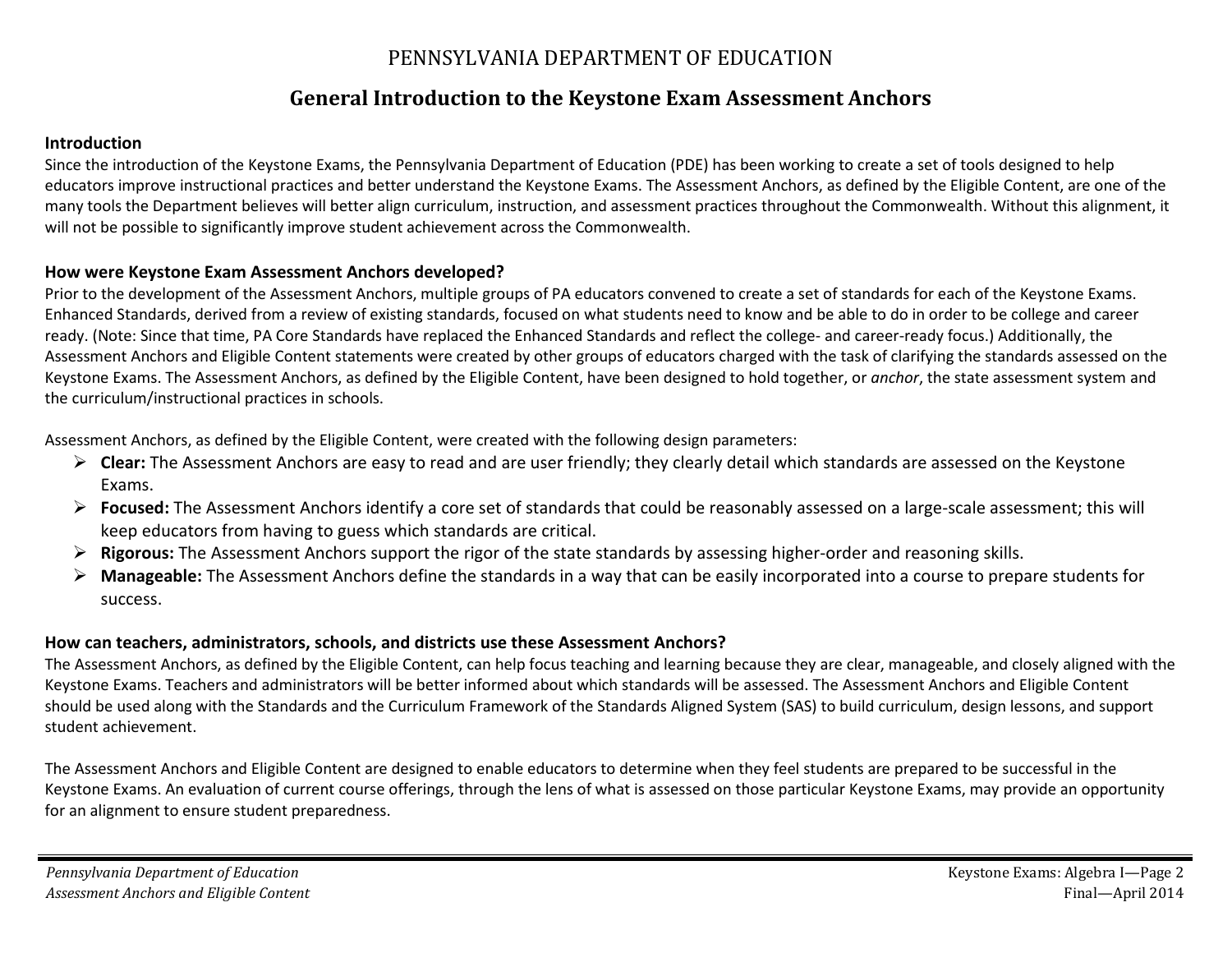#### **How are the Assessment Anchors organized?**

The Assessment Anchors, as defined by the Eligible Content, are organized into cohesive blueprints, each structured with a common labeling system that can be read like an outline. This framework is organized first by module, then by Assessment Anchor, followed by Anchor Descriptor, and then finally, at the greatest level of detail, by an Eligible Content statement. The common format of this outline is followed across the Keystone Exams.

Here is a description of each level in the labeling system for the Keystone Exams:

- **Module:** The Assessment Anchors are organized into two thematic modules for each of the Keystone Exams. The module title appears at the top of each page. The module level is important because the Keystone Exams are built using a module format, with each of the Keystone Exams divided into two equal-size test modules. Each module is made up of two or more Assessment Anchors.
- **Assessment Anchor:** The Assessment Anchor appears in the shaded bar across the top of each Assessment Anchor table. The Assessment Anchors represent categories of subject matter that anchor the content of the Keystone Exams. Each Assessment Anchor is part of a module and has one or more Anchor Descriptors unified under it.
- **Anchor Descriptor:** Below each Assessment Anchor is a specific Anchor Descriptor. The Anchor Descriptor level provides further details that delineate the scope of content covered by the Assessment Anchor. Each Anchor Descriptor is part of an Assessment Anchor and has one or more Eligible Content statements unified under it.
- **Eligible Content:** The column to the right of the Anchor Descriptor contains the Eligible Content statements. The Eligible Content is the most specific description of the content that is assessed on the Keystone Exams. This level is considered the assessment limit and helps educators identify the range of the content covered on the Keystone Exams.
- **PA Core Standards:** In the column to the right of each Eligible Content statement is a code representing one or more Pennsylvania Core Standard that correlate to the Eligible Content statement. Some Eligible Content statements include annotations that indicate certain clarifications about the scope of an Eligible Content.
	- o "e.g." ("for example")—sample approach, but not a limit to the Eligible Content
	- o "i.e." ("that is")—specific limit to the Eligible Content
	- o "Note"—content exclusions or definable range of the Eligible Content

#### **How do the K–12 Pennsylvania Core Standards affect this document?**

Assessment Anchors and Eligible Content statements are aligned to the PA Core Standards; thus, the former enhanced standards are no longer necessary. Within this document, all standard references reflect the PA Core Standards.

**Standards Aligned System —** <http://www.pdesas.org/> **Pennsylvania Department of Education** — [www.education.state.pa.us](http://www.education.state.pa.us/)

Cover photo © Hill Street Studios/Harmik Nazarian/Blend Images/Corbis.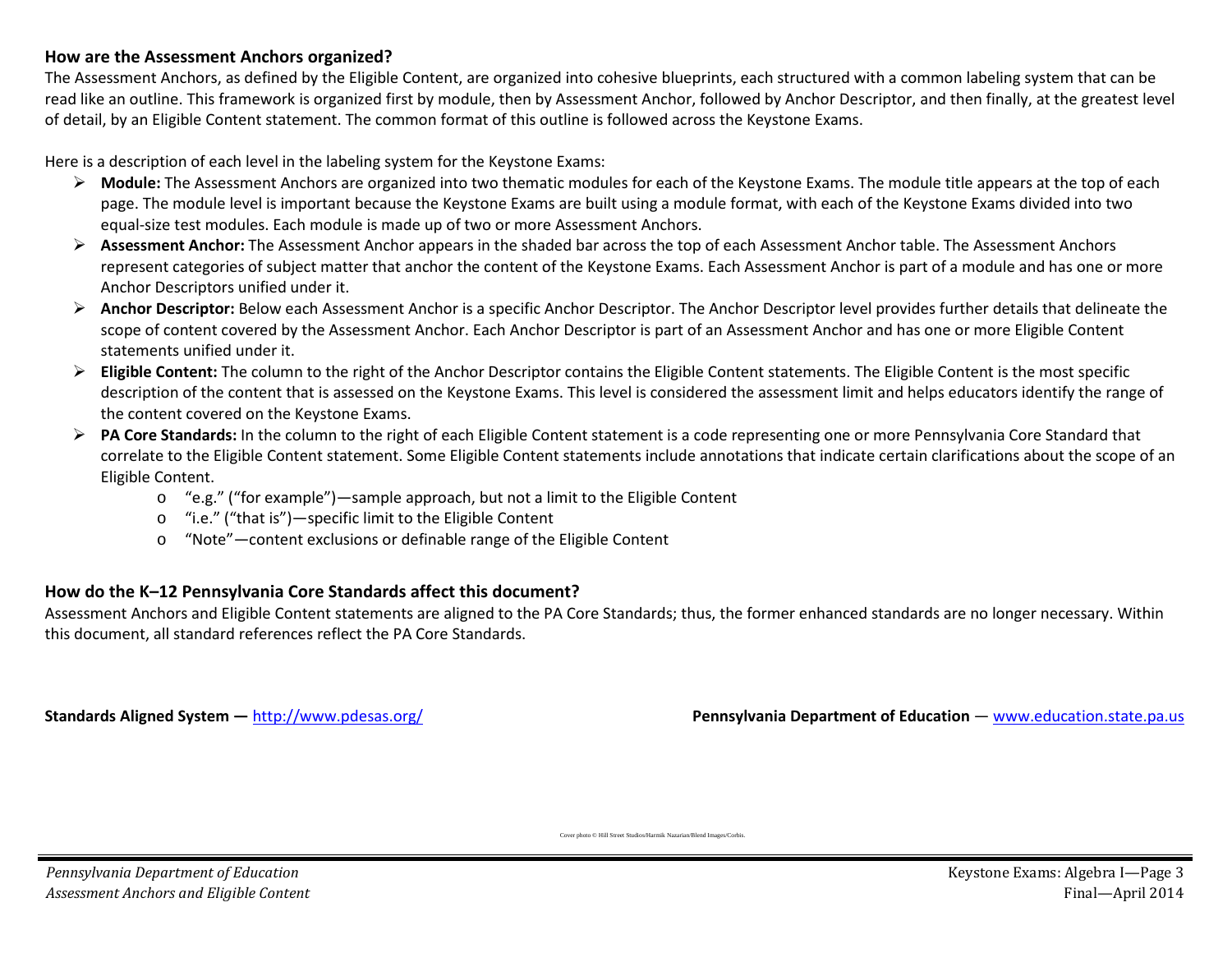| A1.1.1   | <b>ASSESSMENT ANCHOR</b><br><b>Operations with Real Numbers and Expressions</b>                                                            |                          |                                                                                                                                                     |                                                                                                                                                                                                                                                                                                                                                                                                                                 |  |  |  |
|----------|--------------------------------------------------------------------------------------------------------------------------------------------|--------------------------|-----------------------------------------------------------------------------------------------------------------------------------------------------|---------------------------------------------------------------------------------------------------------------------------------------------------------------------------------------------------------------------------------------------------------------------------------------------------------------------------------------------------------------------------------------------------------------------------------|--|--|--|
|          | <b>Anchor Descriptor</b>                                                                                                                   |                          | <b>Eligible Content</b>                                                                                                                             | <b>PA Core Standards</b>                                                                                                                                                                                                                                                                                                                                                                                                        |  |  |  |
| A1.1.1.1 | Represent and/or use numbers<br>in equivalent forms (e.g.,<br>integers, fractions, decimals,<br>percents, square roots, and<br>exponents). | A1.1.1.1.1<br>A1.1.1.1.2 | Compare and/or order any real numbers.<br>Note: Rational and irrational may be mixed.<br>Simplify square roots (e.g., $\sqrt{24}$ = 2 $\sqrt{6}$ ). | CC.2.1.8.E.1<br>Distinguish between rational and irrational numbers<br>using their properties.<br>CC.2.1.8.E.4<br>Estimate irrational numbers by comparing them to<br>rational numbers.<br>CC.2.1.HS.F.1<br>Apply and extend the properties of exponents to solve<br>problems with rational exponents.<br>CC.2.1.HS.F.2<br>Apply properties of rational and irrational numbers to<br>solve real-world or mathematical problems. |  |  |  |
|          | <b>Anchor Descriptor</b>                                                                                                                   |                          | <b>Eligible Content</b>                                                                                                                             | <b>PA Core Standards</b>                                                                                                                                                                                                                                                                                                                                                                                                        |  |  |  |
| A1.1.1.2 | Apply number theory concepts<br>to show relationships between<br>real numbers in problem-<br>solving settings.                             | A1.1.1.2.1               | Find the Greatest Common Factor (GCF) and/or<br>the Least Common Multiple (LCM) for sets of<br>monomials.                                           | CC.2.1.6.E.3<br>Develop and/or apply number theory concepts to find<br>common factors and multiples.<br>CC.2.1.HS.F.2<br>Apply properties of rational and irrational numbers to<br>solve real-world or mathematical problems.                                                                                                                                                                                                   |  |  |  |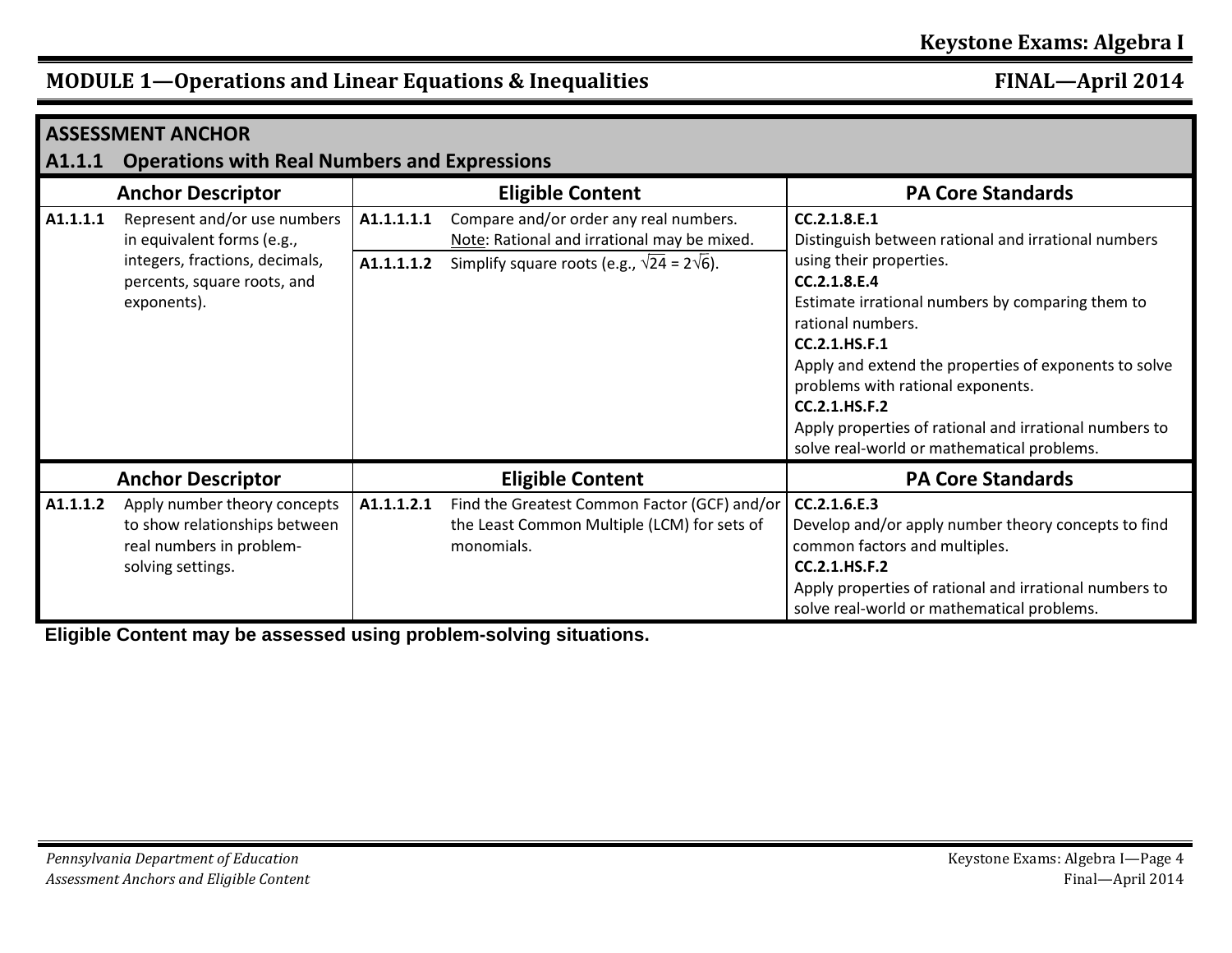|          | <b>Anchor Descriptor</b>                                              |            | <b>Eligible Content</b>                                                                                                                                                                                              | <b>PA Core Standards</b>                                                                                                                                                                                                                                                                                                                               |
|----------|-----------------------------------------------------------------------|------------|----------------------------------------------------------------------------------------------------------------------------------------------------------------------------------------------------------------------|--------------------------------------------------------------------------------------------------------------------------------------------------------------------------------------------------------------------------------------------------------------------------------------------------------------------------------------------------------|
| A1.1.1.3 | Use exponents, roots, and/or<br>absolute values to solve<br>problems. | A1.1.1.3.1 | Simplify/evaluate expressions involving<br>properties/laws of exponents, roots, and/or<br>absolute values to solve problems.<br>Note: Exponents should be integers from -10<br>to 10.                                | CC.2.1.HS.F.1<br>Apply and extend the properties of exponents to solve<br>problems with rational exponents.<br><b>CC.2.1.HS.F.2</b><br>Apply properties of rational and irrational numbers to<br>solve real-world or mathematical problems.<br>CC.2.2.8.B.1<br>Apply concepts of radicals and integer exponents to<br>generate equivalent expressions. |
|          | <b>Anchor Descriptor</b>                                              |            | <b>Eligible Content</b>                                                                                                                                                                                              | <b>PA Core Standards</b>                                                                                                                                                                                                                                                                                                                               |
| A1.1.1.4 | Use estimation strategies in<br>problem-solving situations.           | A1.1.1.4.1 | Use estimation to solve problems.                                                                                                                                                                                    | CC.2.2.7.B.3<br>Model and solve real-world and mathematical problems<br>by using and connecting numerical, algebraic, and/or<br>graphical representations.<br>CC.2.2.HS.D.9<br>Use reasoning to solve equations and justify the solution<br>method.                                                                                                    |
|          | <b>Anchor Descriptor</b>                                              |            | <b>Eligible Content</b>                                                                                                                                                                                              | <b>PA Core Standards</b>                                                                                                                                                                                                                                                                                                                               |
| A1.1.1.5 | Simplify expressions involving<br>polynomials.                        | A1.1.1.5.1 | Add, subtract, and/or multiply polynomial<br>expressions (express answers in simplest<br>form).<br>Note: Nothing larger than a binomial<br>multiplied by a trinomial.                                                | CC.2.2.HS.D.1<br>Interpret the structure of expressions to represent a<br>quantity in terms of its context.<br><b>CC.2.2.HS.D.2</b><br>Write expressions in equivalent forms to solve problems.                                                                                                                                                        |
|          |                                                                       | A1.1.1.5.2 | Factor algebraic expressions, including<br>difference of squares and trinomials.<br>Note: Trinomials are limited to the form<br>$ax^{2}$ + bx + c where a is equal to 1 after factoring<br>out all monomial factors. | CC.2.2.HS.D.3<br>Extend the knowledge of arithmetic operations and<br>apply to polynomials.<br><b>CC.2.2.HS.D.5</b><br>Use polynomial identities to solve problems.                                                                                                                                                                                    |
|          |                                                                       | A1.1.1.5.3 | Simplify/reduce a rational algebraic<br>expression.                                                                                                                                                                  | <b>CC.2.2.HS.D.6</b><br>Extend the knowledge of rational functions to rewrite in<br>equivalent forms.                                                                                                                                                                                                                                                  |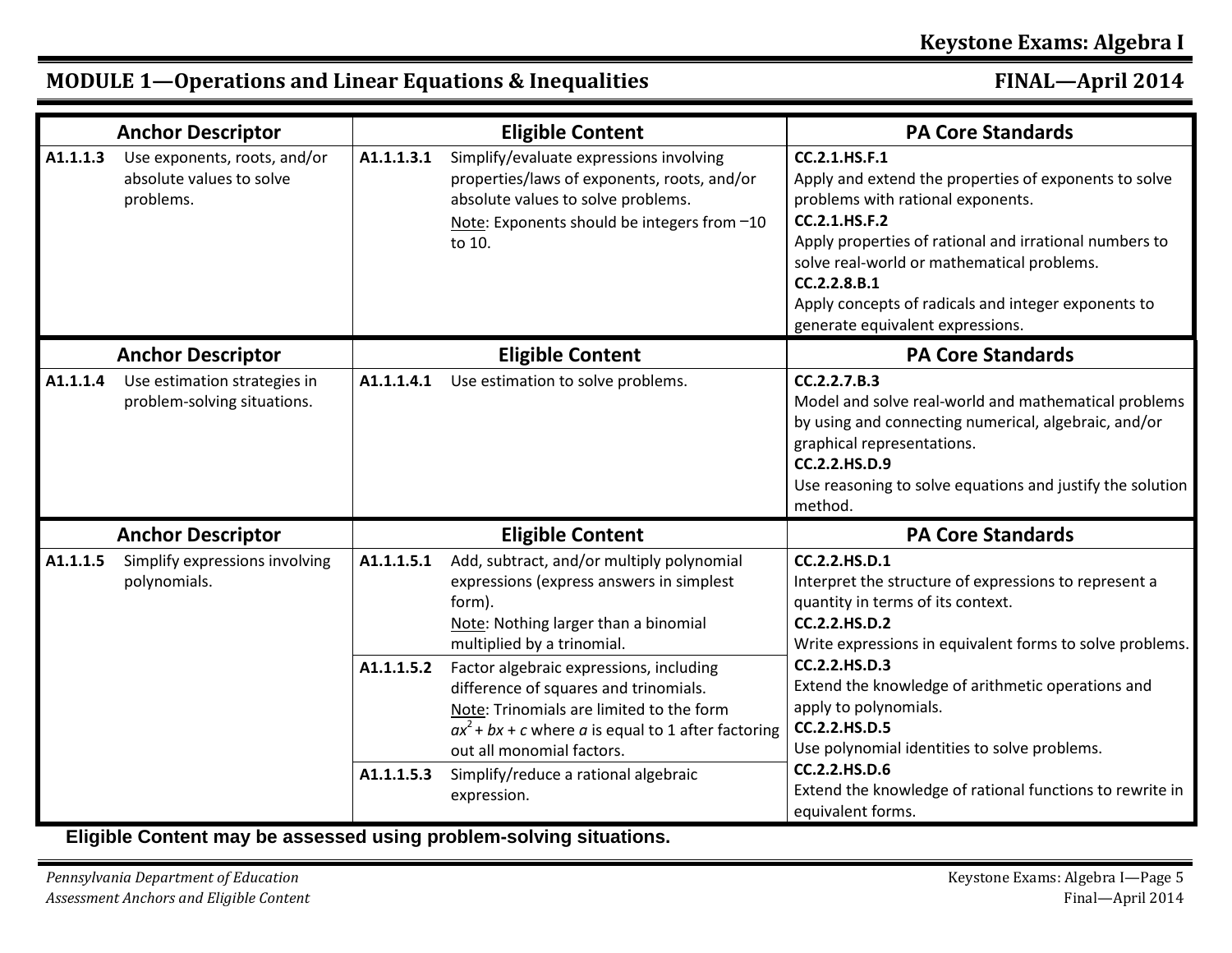|          | <b>ASSESSMENT ANCHOR</b>                                                 |            |                                                                                                                                     |                                                                                                                                                                                                                                                                                                                                                                                                                                                                                                                                                                                                                                                                                                                                                                                                                                                                                                                                       |  |  |
|----------|--------------------------------------------------------------------------|------------|-------------------------------------------------------------------------------------------------------------------------------------|---------------------------------------------------------------------------------------------------------------------------------------------------------------------------------------------------------------------------------------------------------------------------------------------------------------------------------------------------------------------------------------------------------------------------------------------------------------------------------------------------------------------------------------------------------------------------------------------------------------------------------------------------------------------------------------------------------------------------------------------------------------------------------------------------------------------------------------------------------------------------------------------------------------------------------------|--|--|
| A1.1.2   | <b>Linear Equations</b>                                                  |            |                                                                                                                                     |                                                                                                                                                                                                                                                                                                                                                                                                                                                                                                                                                                                                                                                                                                                                                                                                                                                                                                                                       |  |  |
|          | <b>Anchor Descriptor</b>                                                 |            | <b>Eligible Content</b>                                                                                                             | <b>PA Core Standards</b>                                                                                                                                                                                                                                                                                                                                                                                                                                                                                                                                                                                                                                                                                                                                                                                                                                                                                                              |  |  |
| A1.1.2.1 | Write, solve, and/or graph<br>linear equations using various<br>methods. | A1.1.2.1.1 | Write, solve, and/or apply a<br>linear equation (including<br>problem situations).                                                  | CC.2.1.HS.F.3<br>Apply quantitative reasoning to choose and interpret units and scales<br>in formulas, graphs, and data displays.                                                                                                                                                                                                                                                                                                                                                                                                                                                                                                                                                                                                                                                                                                                                                                                                     |  |  |
|          |                                                                          | A1.1.2.1.2 | Use and/or identify an algebraic<br>property to justify any step in an<br>equation-solving process.<br>Note: Linear equations only. | CC.2.1.HS.F.4<br>Use units as a way to understand problems and to guide the solution<br>of multi-step problems.<br>CC.2.1.HS.F.5                                                                                                                                                                                                                                                                                                                                                                                                                                                                                                                                                                                                                                                                                                                                                                                                      |  |  |
|          |                                                                          | A1.1.2.1.3 | Interpret solutions to problems<br>in the context of the problem<br>situation.<br>Note: Linear equations only.                      | Choose a level of accuracy appropriate to limitations on measurement<br>when reporting quantities.<br>CC.2.2.8.B.3<br>Analyze and solve linear equations and pairs of simultaneous linear<br>equations.<br>CC.2.2.8.C.1<br>Define, evaluate, and compare functions.<br>CC.2.2.8.C.2<br>Use concepts of functions to model relationships between quantities.<br>CC.2.2.HS.C.3<br>Write functions or sequences that model relationships between two<br>quantities.<br>CC.2.2.HS.D.7<br>Create and graph equations or inequalities to describe numbers or<br>relationships.<br><b>CC.2.2.HS.D.8</b><br>Apply inverse operations to solve equations or formulas for a given<br>variable.<br><b>CC.2.2.HS.D.9</b><br>Use reasoning to solve equations and justify the solution method.<br>CC.2.2.HS.D.10<br>Represent, solve, and interpret equations/inequalities and systems of<br>equations/inequalities algebraically and graphically. |  |  |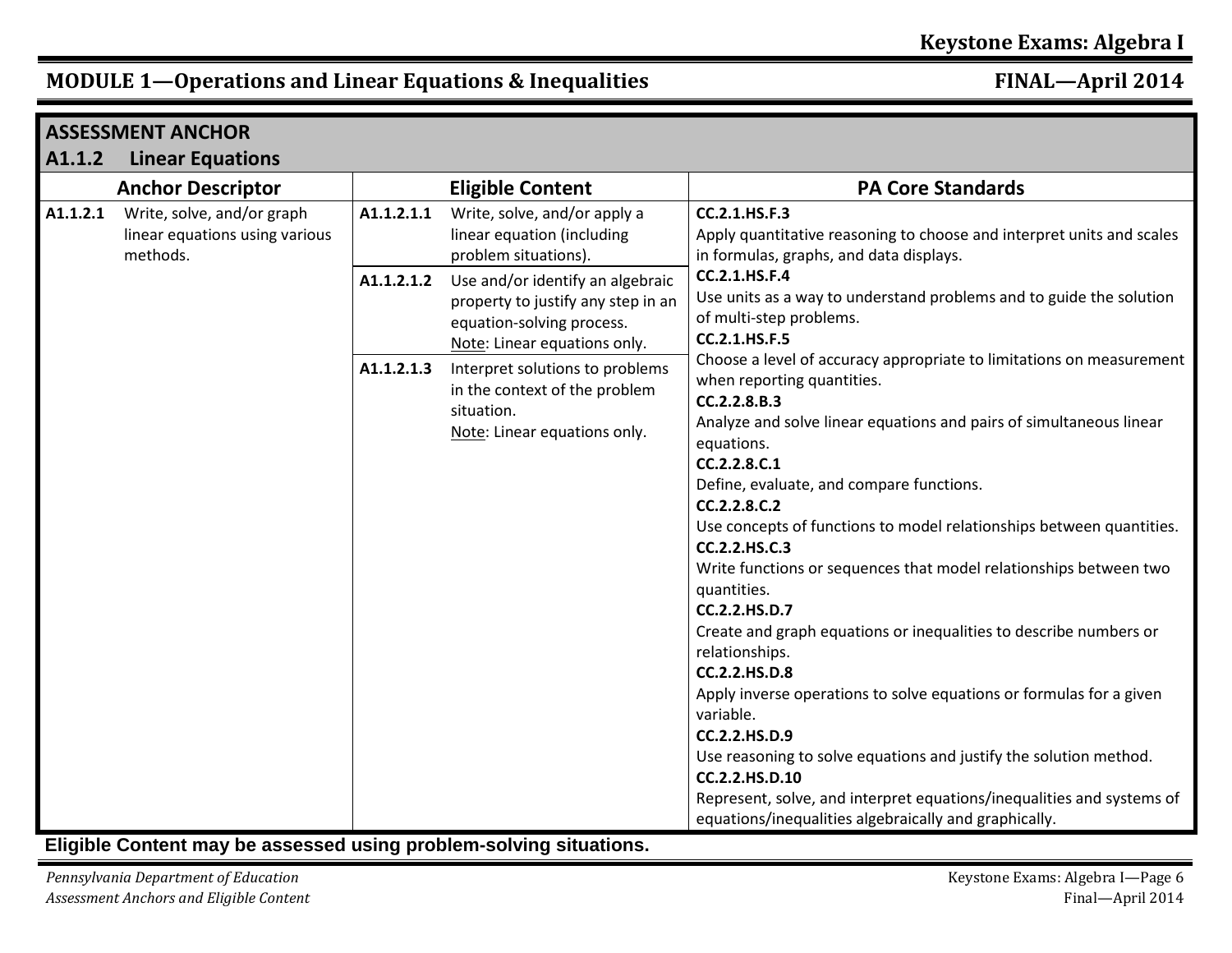|          | <b>Anchor Descriptor</b>                                                                          |                                                                                                                                                                                        | <b>Eligible Content</b>                                                                                                                    | <b>PA Core Standards</b>                                                                                                                                                                                                                                                                                                                                                                                                                         |
|----------|---------------------------------------------------------------------------------------------------|----------------------------------------------------------------------------------------------------------------------------------------------------------------------------------------|--------------------------------------------------------------------------------------------------------------------------------------------|--------------------------------------------------------------------------------------------------------------------------------------------------------------------------------------------------------------------------------------------------------------------------------------------------------------------------------------------------------------------------------------------------------------------------------------------------|
| A1.1.2.2 | Write, solve, and/or graph<br>A1.1.2.2.1<br>systems of linear equations<br>using various methods. | Write and/or solve a system of linear<br>equations (including problem situations) using<br>graphing, substitution, and/or elimination.<br>Note: Limit systems to two linear equations. | <b>CC.2.1.HS.F.5</b><br>Choose a level of accuracy appropriate to limitations on<br>measurement when reporting quantities.<br>CC.2.2.8.B.3 |                                                                                                                                                                                                                                                                                                                                                                                                                                                  |
|          |                                                                                                   | A1.1.2.2.2                                                                                                                                                                             | Interpret solutions to problems in the context<br>of the problem situation.<br>Note: Limit systems to two linear equations.                | Analyze and solve linear equations and pairs of<br>simultaneous linear equations.<br>CC.2.2.HS.D.7<br>Create and graph equations or inequalities to describe<br>numbers or relationships.<br><b>CC.2.2.HS.D.9</b><br>Use reasoning to solve equations and justify the solution<br>method.<br>CC.2.2.HS.D.10<br>Represent, solve, and interpret equations/inequalities<br>and systems of equations/inequalities algebraically and<br>graphically. |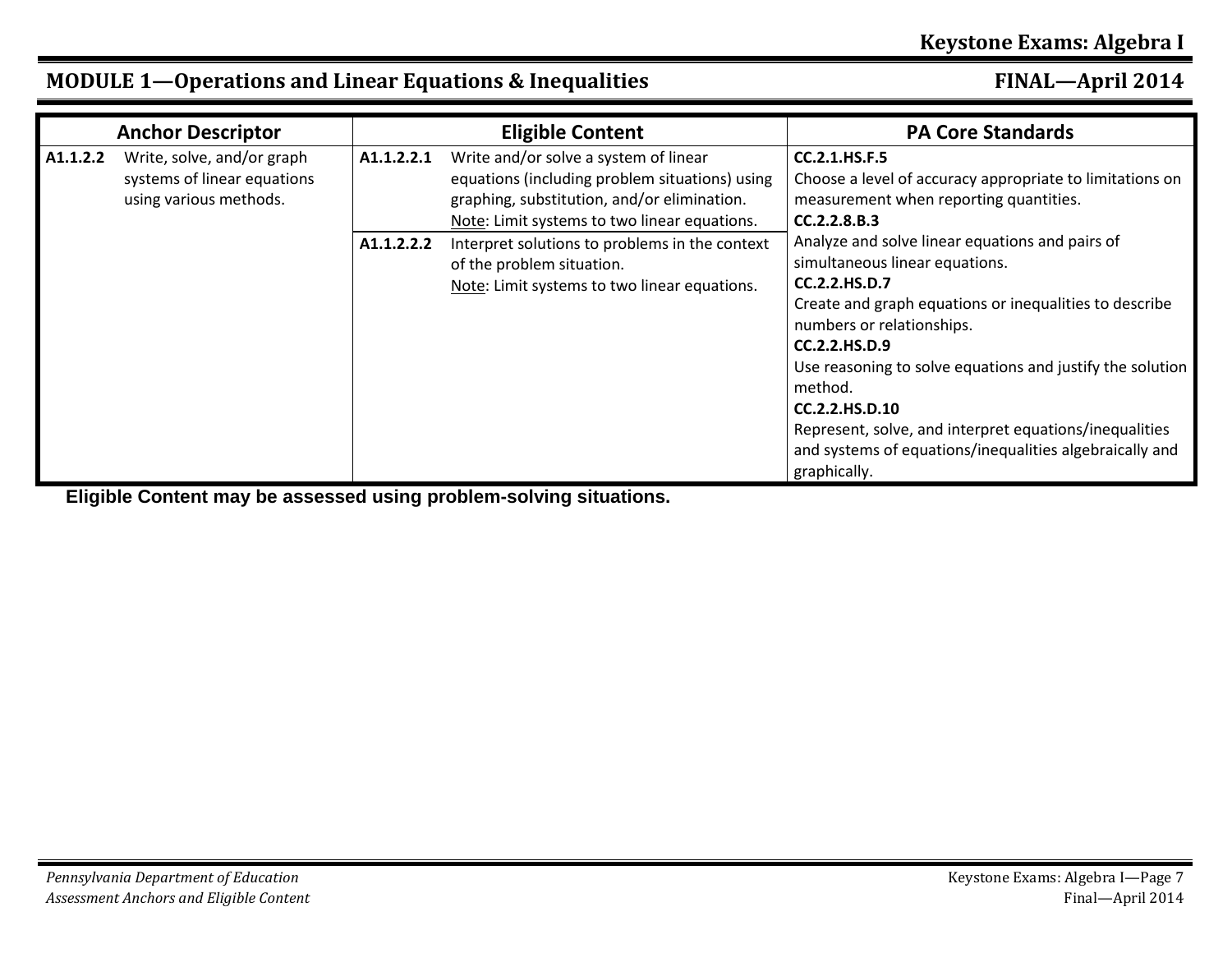|                          | <b>ASSESSMENT ANCHOR</b>                                                               |                          |                                                                                                                                                                                                                                                            |                                                                                                                                                                                                                                                                                                         |
|--------------------------|----------------------------------------------------------------------------------------|--------------------------|------------------------------------------------------------------------------------------------------------------------------------------------------------------------------------------------------------------------------------------------------------|---------------------------------------------------------------------------------------------------------------------------------------------------------------------------------------------------------------------------------------------------------------------------------------------------------|
| A1.1.3                   | <b>Linear Inequalities</b>                                                             |                          |                                                                                                                                                                                                                                                            |                                                                                                                                                                                                                                                                                                         |
|                          | <b>Anchor Descriptor</b>                                                               | <b>Eligible Content</b>  |                                                                                                                                                                                                                                                            | <b>PA Core Standards</b>                                                                                                                                                                                                                                                                                |
| A1.1.3.1                 | Write, solve, and/or graph<br>linear inequalities using various<br>methods.            | A1.1.3.1.1               | Write or solve compound inequalities and/or<br>graph their solution sets on a number line (may<br>include absolute value inequalities).                                                                                                                    | CC.2.1.HS.F.5<br>Choose a level of accuracy appropriate to limitations on<br>measurement when reporting quantities.                                                                                                                                                                                     |
|                          |                                                                                        | A1.1.3.1.2               | Identify or graph the solution set to a linear<br>inequality on a number line.                                                                                                                                                                             | CC.2.2.HS.D.7<br>Create and graph equations or inequalities to describe                                                                                                                                                                                                                                 |
|                          |                                                                                        | A1.1.3.1.3               | Interpret solutions to problems in the context<br>of the problem situation.<br>Note: Linear inequalities only.                                                                                                                                             | numbers or relationships.<br><b>CC.2.2.HS.D.9</b><br>Use reasoning to solve equations and justify the solution<br>method.<br>CC.2.2.HS.D.10<br>Represent, solve, and interpret equations/inequalities<br>and systems of equations/inequalities algebraically and<br>graphically.                        |
| <b>Anchor Descriptor</b> |                                                                                        |                          | <b>Eligible Content</b>                                                                                                                                                                                                                                    | <b>PA Core Standards</b>                                                                                                                                                                                                                                                                                |
| A1.1.3.2                 | Write, solve, and/or graph<br>systems of linear inequalities<br>using various methods. | A1.1.3.2.1<br>A1.1.3.2.2 | Write and/or solve a system of linear<br>inequalities using graphing.<br>Note: Limit systems to two linear inequalities.<br>Interpret solutions to problems in the context<br>of the problem situation.<br>Note: Limit systems to two linear inequalities. | CC.2.1.HS.F.5<br>Choose a level of accuracy appropriate to limitations on<br>measurement when reporting quantities.<br>CC.2.2.HS.D.7<br>Create and graph equations or inequalities to describe<br>numbers or relationships.<br>CC.2.2.HS.D.10<br>Represent, solve, and interpret equations/inequalities |
|                          |                                                                                        |                          |                                                                                                                                                                                                                                                            | and systems of equations/inequalities algebraically and<br>graphically.                                                                                                                                                                                                                                 |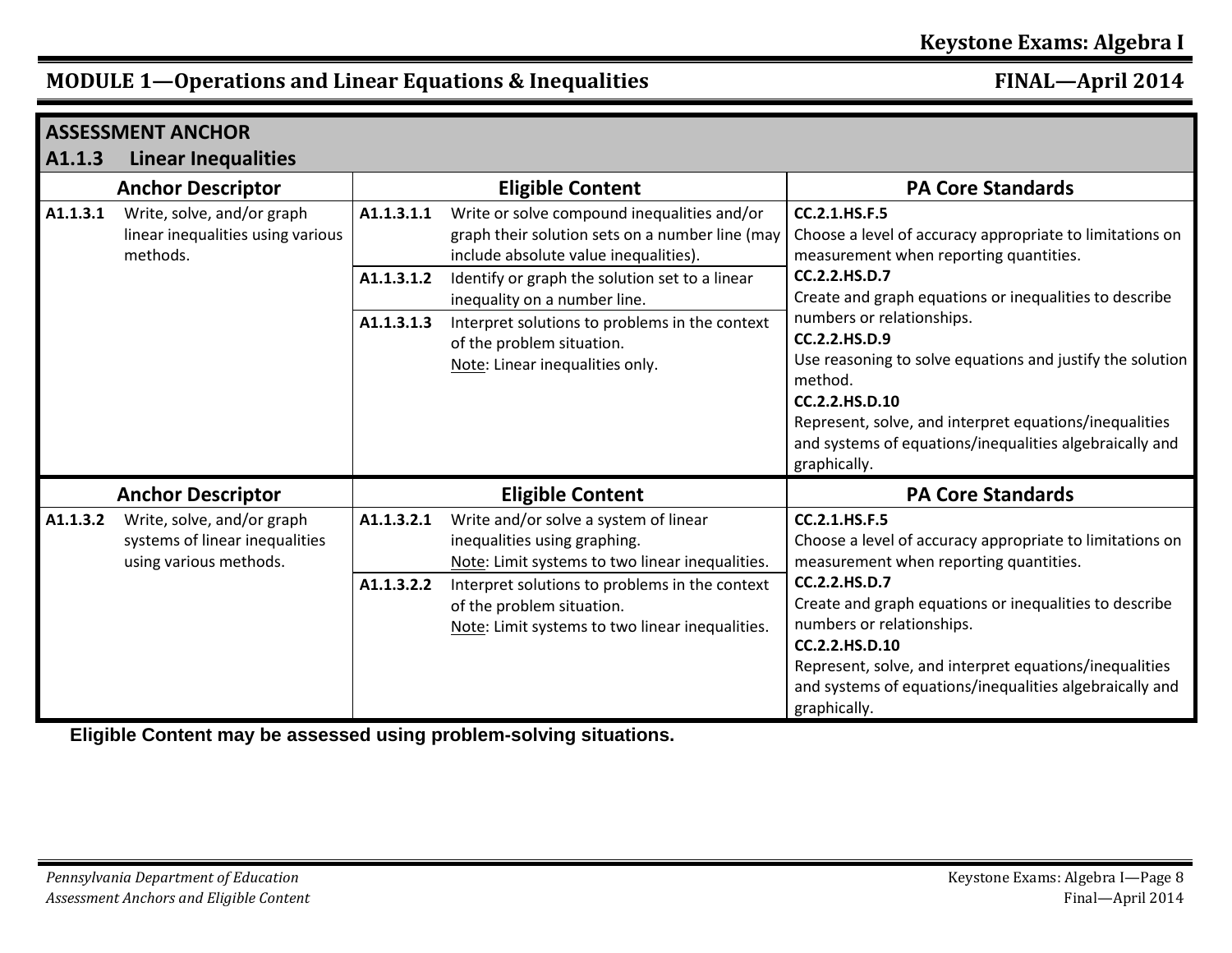|          | <b>ASSESSMENT ANCHOR</b>                     |            |                                                                                                                        |                                                                                                                                                                                                                                                                                                                                                                                                                                                                                           |  |  |
|----------|----------------------------------------------|------------|------------------------------------------------------------------------------------------------------------------------|-------------------------------------------------------------------------------------------------------------------------------------------------------------------------------------------------------------------------------------------------------------------------------------------------------------------------------------------------------------------------------------------------------------------------------------------------------------------------------------------|--|--|
| A1.2.1   | <b>Functions</b>                             |            |                                                                                                                        |                                                                                                                                                                                                                                                                                                                                                                                                                                                                                           |  |  |
|          | <b>Anchor Descriptor</b>                     |            | <b>Eligible Content</b>                                                                                                | <b>PA Core Standards</b>                                                                                                                                                                                                                                                                                                                                                                                                                                                                  |  |  |
| A1.2.1.1 | Analyze and/or use patterns or<br>relations. | A1.2.1.1.1 | Analyze a set of data for the existence of a<br>pattern and represent the pattern algebraically<br>and/or graphically. | CC.2.2.8.C.1<br>Define, evaluate, and compare functions.<br>CC.2.2.8.C.2                                                                                                                                                                                                                                                                                                                                                                                                                  |  |  |
|          |                                              | A1.2.1.1.2 | Determine whether a relation is a function,<br>given a set of points or a graph.                                       | Use concepts of functions to model relationships<br>between quantities.                                                                                                                                                                                                                                                                                                                                                                                                                   |  |  |
|          |                                              | A1.2.1.1.3 | Identify the domain or range of a relation (may<br>be presented as ordered pairs, a graph, or a<br>table).             | <b>CC.2.2.HS.C.1</b><br>Use the concept and notation of functions to interpret<br>and apply them in terms of their context.<br>CC.2.2.HS.C.2<br>Graph and analyze functions and use their properties to<br>make connections between the different<br>representations.<br>CC.2.2.HS.C.3<br>Write functions or sequences that model relationships<br>between two quantities.<br>CC.2.4.HS.B.2<br>Summarize, represent, and interpret data on two<br>categorical and quantitative variables. |  |  |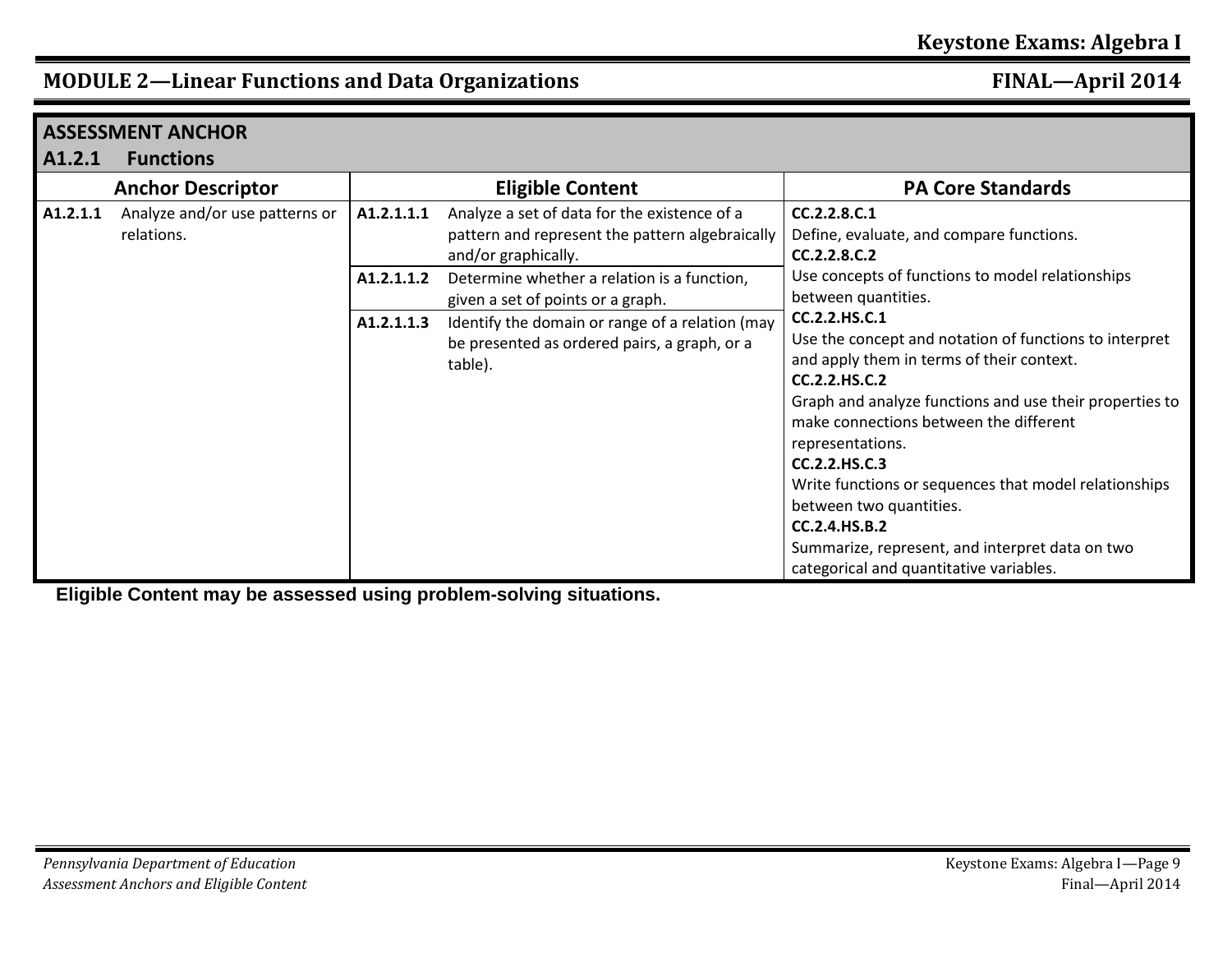|          | <b>Anchor Descriptor</b>                                                            |                          | <b>Eligible Content</b>                                                                                                               | <b>PA Core Standards</b>                                                                                                                                                                                                                                                                                                                                                                                                                                                                                                                                                                                                                                                                                                                                                                                                                                                                                                                                               |
|----------|-------------------------------------------------------------------------------------|--------------------------|---------------------------------------------------------------------------------------------------------------------------------------|------------------------------------------------------------------------------------------------------------------------------------------------------------------------------------------------------------------------------------------------------------------------------------------------------------------------------------------------------------------------------------------------------------------------------------------------------------------------------------------------------------------------------------------------------------------------------------------------------------------------------------------------------------------------------------------------------------------------------------------------------------------------------------------------------------------------------------------------------------------------------------------------------------------------------------------------------------------------|
| A1.2.1.2 | Interpret and/or use linear<br>functions and their equations,<br>graphs, or tables. | A1.2.1.2.1<br>A1.2.1.2.2 | Create, interpret, and/or use the equation,<br>graph, or table of a linear function.<br>Translate from one representation of a linear | CC.2.1.HS.F.3<br>Apply quantitative reasoning to choose and interpret<br>units and scales in formulas, graphs, and data displays.                                                                                                                                                                                                                                                                                                                                                                                                                                                                                                                                                                                                                                                                                                                                                                                                                                      |
|          |                                                                                     |                          | function to another (i.e., graph, table, and<br>equation).                                                                            | CC.2.1.HS.F.4<br>Use units as a way to understand problems and to guide<br>the solution of multi-step problems.<br>CC.2.2.8.B.2<br>Understand the connections between proportional<br>relationships, lines, and linear equations.<br>CC.2.2.8.C.1<br>Define, evaluate, and compare functions.<br>CC.2.2.8.C.2<br>Use concepts of functions to model relationships<br>between quantities.<br>CC.2.2.HS.C.2<br>Graph and analyze functions and use their properties<br>to make connections between the different<br>representations.<br>CC.2.2.HS.C.3<br>Write functions or sequences that model relationships<br>between two quantities.<br>CC.2.2.HS.C.4<br>Interpret the effects transformations have on functions<br>and find the inverses of functions.<br><b>CC.2.2.HS.C.6</b><br>Interpret functions in terms of the situations they model.<br><b>CC.2.4.HS.B.2</b><br>Summarize, represent, and interpret data on two<br>categorical and quantitative variables. |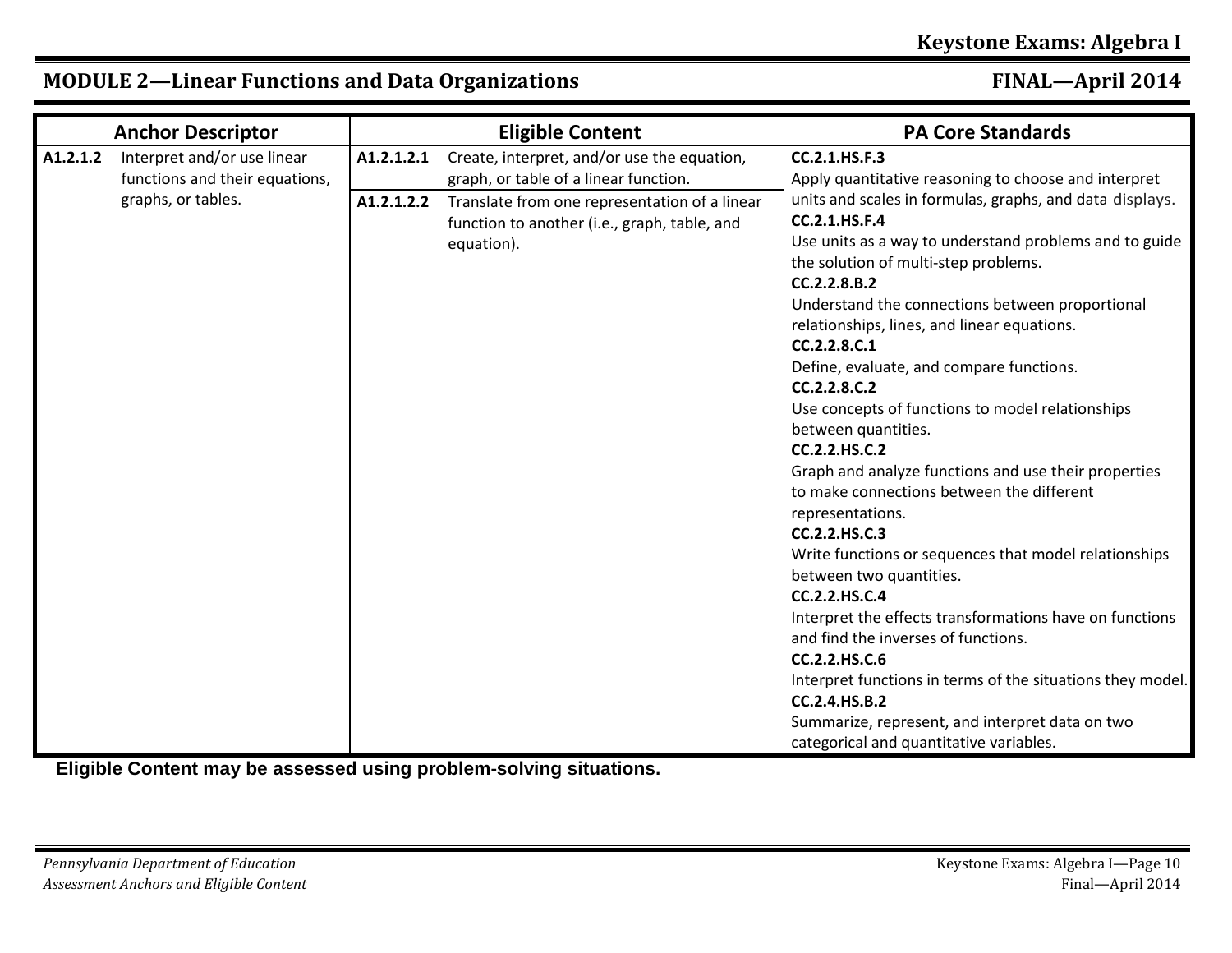|          | <b>ASSESSMENT ANCHOR</b>                                                  |                                                      |                                                                                                                                                                                                                                                                                                                                                                                                                                                                                 |                                                                                                                                                                                                                                                                                                                                                                                                                                                                                                                                                                                                                                                         |
|----------|---------------------------------------------------------------------------|------------------------------------------------------|---------------------------------------------------------------------------------------------------------------------------------------------------------------------------------------------------------------------------------------------------------------------------------------------------------------------------------------------------------------------------------------------------------------------------------------------------------------------------------|---------------------------------------------------------------------------------------------------------------------------------------------------------------------------------------------------------------------------------------------------------------------------------------------------------------------------------------------------------------------------------------------------------------------------------------------------------------------------------------------------------------------------------------------------------------------------------------------------------------------------------------------------------|
| A1.2.2   | <b>Coordinate Geometry</b>                                                |                                                      |                                                                                                                                                                                                                                                                                                                                                                                                                                                                                 |                                                                                                                                                                                                                                                                                                                                                                                                                                                                                                                                                                                                                                                         |
|          | <b>Anchor Descriptor</b>                                                  |                                                      | <b>Eligible Content</b>                                                                                                                                                                                                                                                                                                                                                                                                                                                         | <b>PA Core Standards</b>                                                                                                                                                                                                                                                                                                                                                                                                                                                                                                                                                                                                                                |
| A1.2.2.1 | Describe, compute, and/or use<br>the rate of change (slope) of a<br>line. | A1.2.2.1.1<br>A1.2.2.1.2<br>A1.2.2.1.3<br>A1.2.2.1.4 | Identify, describe, and/or use constant rates of<br>change.<br>Apply the concept of linear rate of change<br>(slope) to solve problems.<br>Write or identify a linear equation when given<br>• the graph of the line,<br>• two points on the line, or<br>• the slope and a point on the line.<br>Note: Linear equation may be in point-slope,<br>standard, and/or slope-intercept form.<br>Determine the slope and/or y-intercept<br>represented by a linear equation or graph. | CC.2.2.8.C.2<br>Use concepts of functions to model relationships<br>between quantities.<br>CC.2.2.HS.C.1<br>Use the concept and notation of functions to interpret<br>and apply them in terms of their context.<br>CC.2.2.HS.C.2<br>Graph and analyze functions and use their properties to<br>make connections between the different<br>representations.<br>CC.2.2.HS.C.3<br>Write functions or sequences that model relationships<br>between two quantities.<br>CC.2.2.HS.C.5<br>Construct and compare linear, quadratic, and<br>exponential models to solve problems.<br>CC.2.2.HS.C.6<br>Interpret functions in terms of the situations they model. |
|          |                                                                           |                                                      |                                                                                                                                                                                                                                                                                                                                                                                                                                                                                 | CC.2.4.HS.B.1<br>Summarize, represent, and interpret data on a single<br>count or measurement variable.                                                                                                                                                                                                                                                                                                                                                                                                                                                                                                                                                 |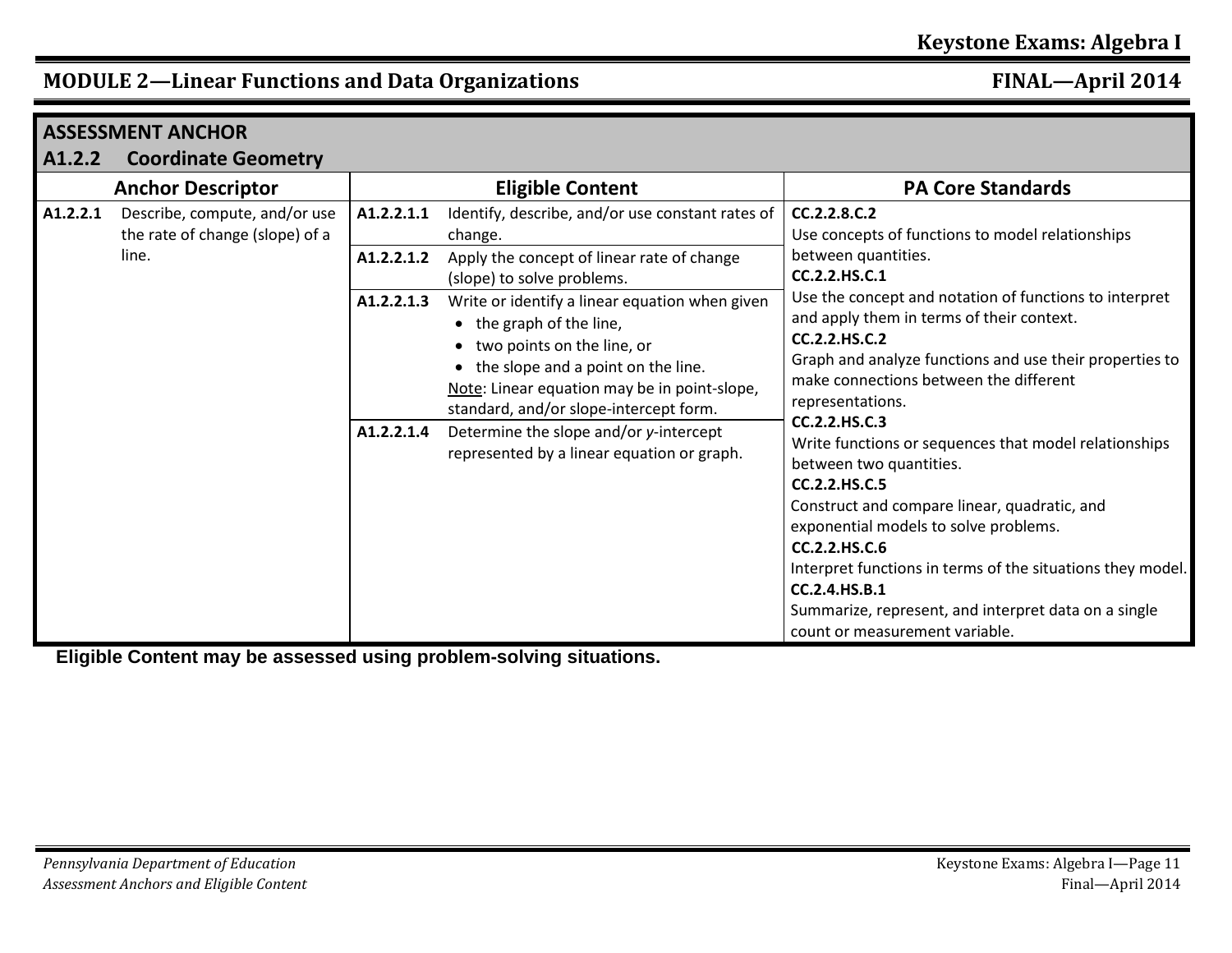#### **Anchor Descriptor Eligible Content PA Core Standards A1.2.2.2** Analyze and/or interpret data on a scatter plot. **A1.2.2.2.1** Draw, identify, find, and/or write an equation for a line of best fit for a scatter plot. **CC.2.2.HS.C.6** Interpret functions in terms of the situations they model. **CC.2.4.8.B.1** Analyze and/or interpret bivariate data displayed in multiple representations. **CC.2.4.HS.B.2** Summarize, represent, and interpret data on two categorical and quantitative variables. **CC.2.4.HS.B.3** Analyze linear models to make interpretations based on the data.